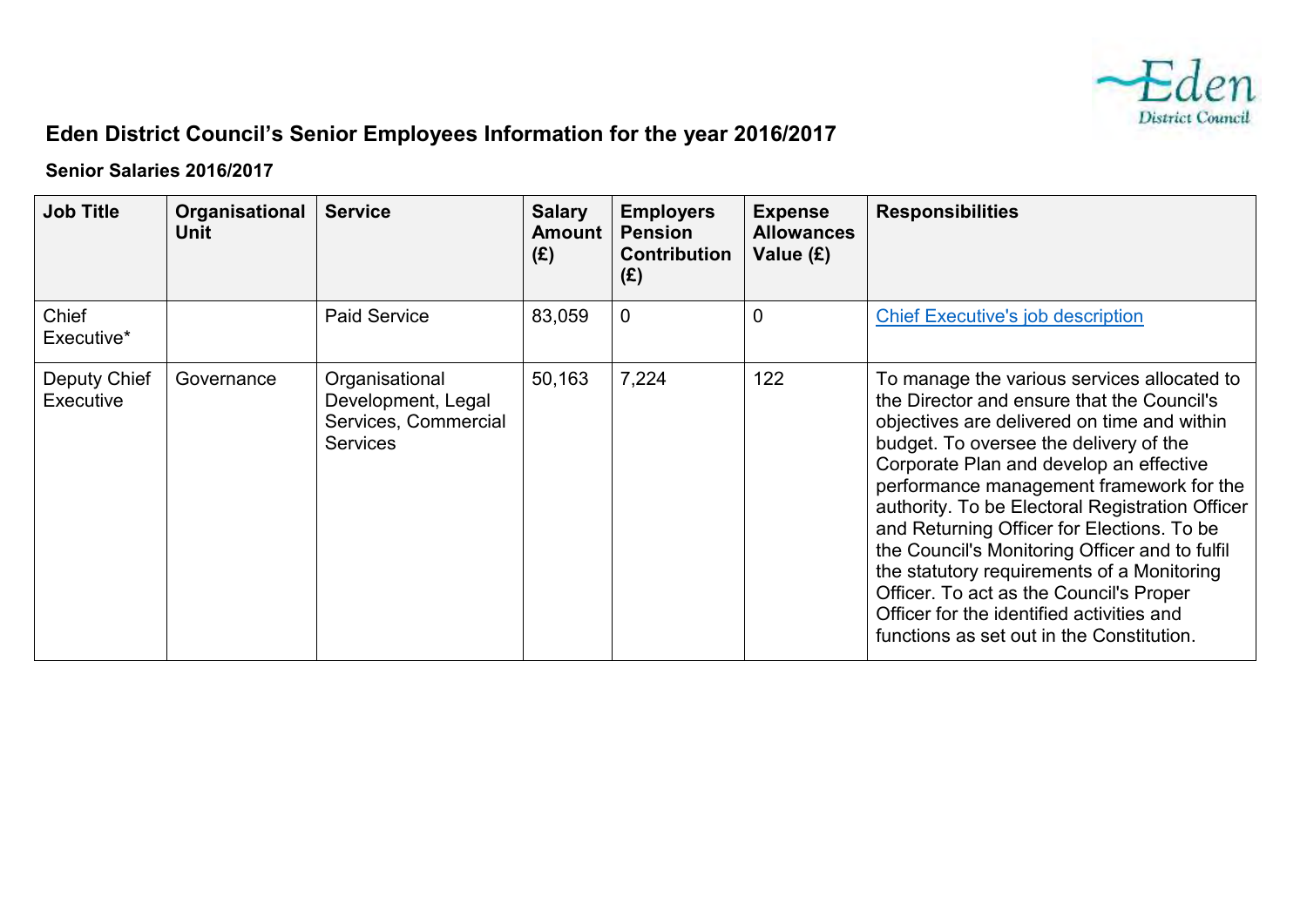| <b>Job Title</b>       | Organisational<br>Unit | <b>Service</b>                                                                              | <b>Salary</b><br><b>Amount</b><br>(E) | <b>Employers</b><br><b>Pension</b><br><b>Contribution</b><br>(E) | <b>Expense</b><br><b>Allowances</b><br>Value (£) | <b>Responsibilities</b>                                                                                                                                                                                                                                                                                                                                                                                                                                                                                                                                                                                                                                                                                                                                 |
|------------------------|------------------------|---------------------------------------------------------------------------------------------|---------------------------------------|------------------------------------------------------------------|--------------------------------------------------|---------------------------------------------------------------------------------------------------------------------------------------------------------------------------------------------------------------------------------------------------------------------------------------------------------------------------------------------------------------------------------------------------------------------------------------------------------------------------------------------------------------------------------------------------------------------------------------------------------------------------------------------------------------------------------------------------------------------------------------------------------|
| Director of<br>Finance | Finance                | <b>Customer Services,</b><br><b>Financial Services</b><br>Section, Revenues<br>and Benefits | 66,875                                | 9,612                                                            | 446                                              | To manage, lead and direct the Department<br>of Finance and to provide a full professional<br>service for the Council to embrace the<br>primary functions of financial administration,<br>revenues and benefits, customer services<br>and information technology. To be the<br><b>Council's Senior Information Risk Owner</b><br>(SIRO), Head of Internal Audit, Risk<br>Management lead, Governance lead (joining<br>with Director of Corporate and Legal<br>Services) be the lead on Members'<br>allowances and the secretary to the<br>Independent Remuneration Panel, be the<br>Accounts and Governance Committee lead,<br>Resources Portfolio lead, business continuity<br>lead, anti-fraud lead and designated anti-<br>money laundering officer. |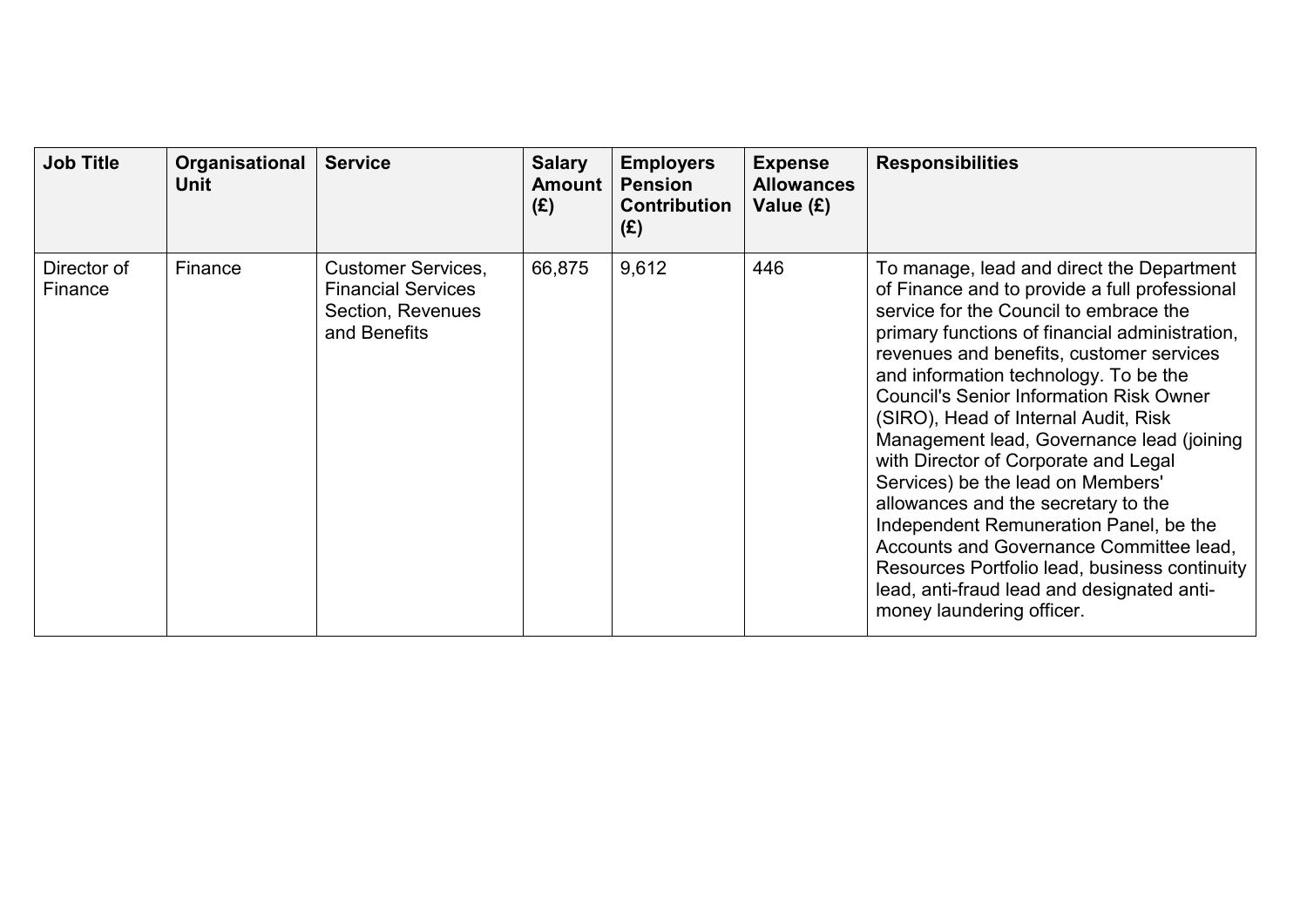| <b>Job Title</b>                  | Organisational<br><b>Unit</b> | <b>Service</b>                                         | <b>Salary</b><br><b>Amount</b><br>(E) | <b>Employers</b><br><b>Pension</b><br><b>Contribution</b><br>(E) | <b>Expense</b><br><b>Allowances</b><br>Value (£) | <b>Responsibilities</b>                                                                                                                                                                                                                                                                                                                                                                                |
|-----------------------------------|-------------------------------|--------------------------------------------------------|---------------------------------------|------------------------------------------------------------------|--------------------------------------------------|--------------------------------------------------------------------------------------------------------------------------------------------------------------------------------------------------------------------------------------------------------------------------------------------------------------------------------------------------------------------------------------------------------|
| Director of<br><b>Communities</b> | <b>Communities</b>            | Environmental<br>Services.<br>Communities.<br>Planning | 66,875                                | 9,612                                                            | 283                                              | To manage the various services allocated to<br>the Director and ensure that the Council's<br>objectives are delivered on time and within<br>budget. To be responsible for the effective<br>management of: the Planning service for the<br>Council, the Environment service for the<br>Council, the Council's major service<br>contracts, Council owned land and buildings<br>and community engagement. |

\*The post of Chief Executive is filled under a contract for services with Enterprise Prospects Limited. Payments to this company totalled £83,059 for 2016/2017.